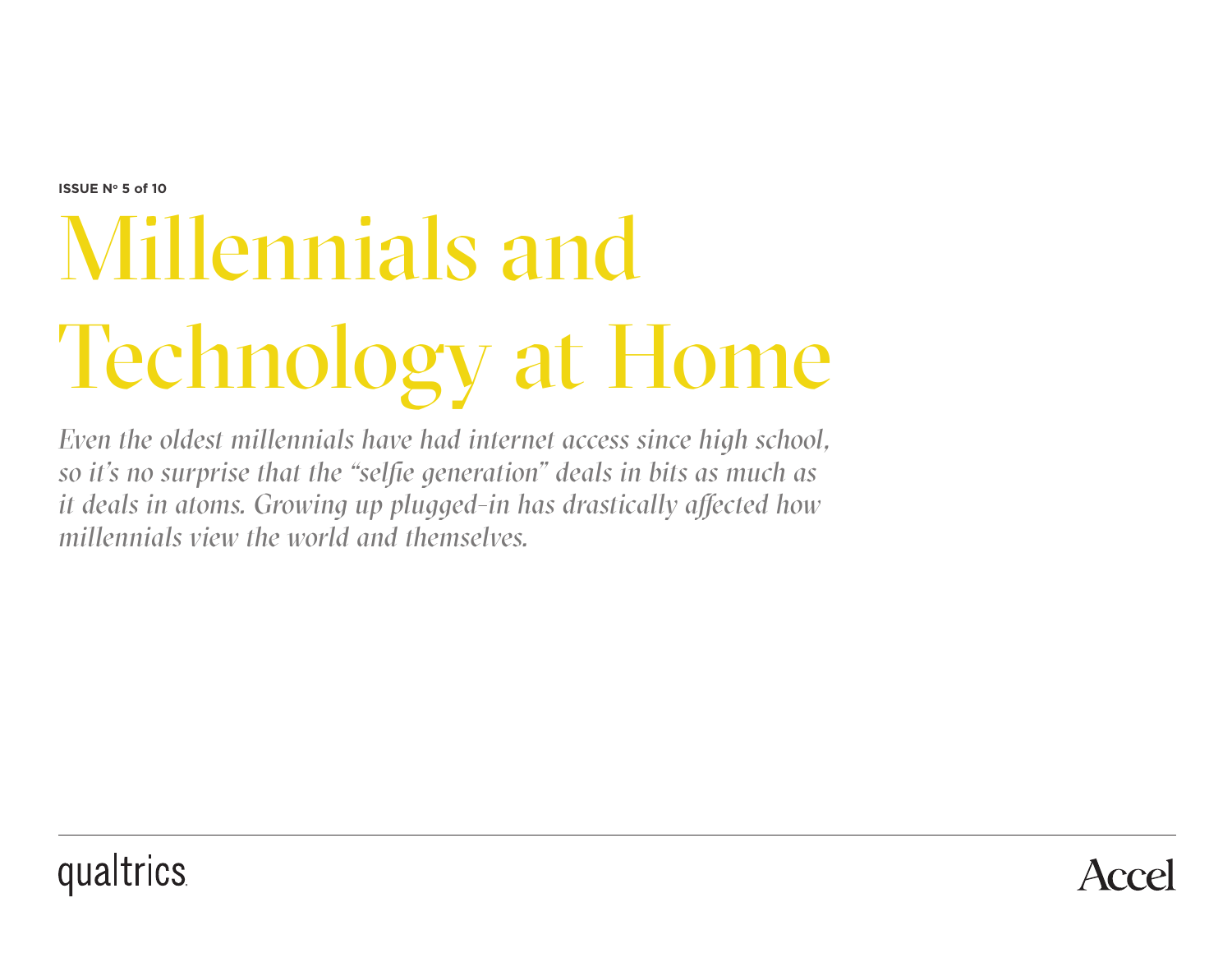

Œ IШ  $\mathsf H$  $H$ HIIII F

#### MILLENNIALS WHO HAVEN'T GONE MORE THAN 5 HOURS WITHOUT SOCIAL MEDIA (SLEEP EXCLUDED)



Millennials

### Plugged In

42% of millennials haven't gone more than five hours without checking social media during waking hours while 42% of boomers can go a week or more without checking their feeds. Young millennials check their phones on average 150 times a day and their nearly 24-hour use of social media has changed our culture by introducing us to emojis, converting data to visuals rather than text, and shortening our attention span to 140 characters.

*42% of millennials haven't gone more than five hours without checking social media*



Gen Xers



Boomers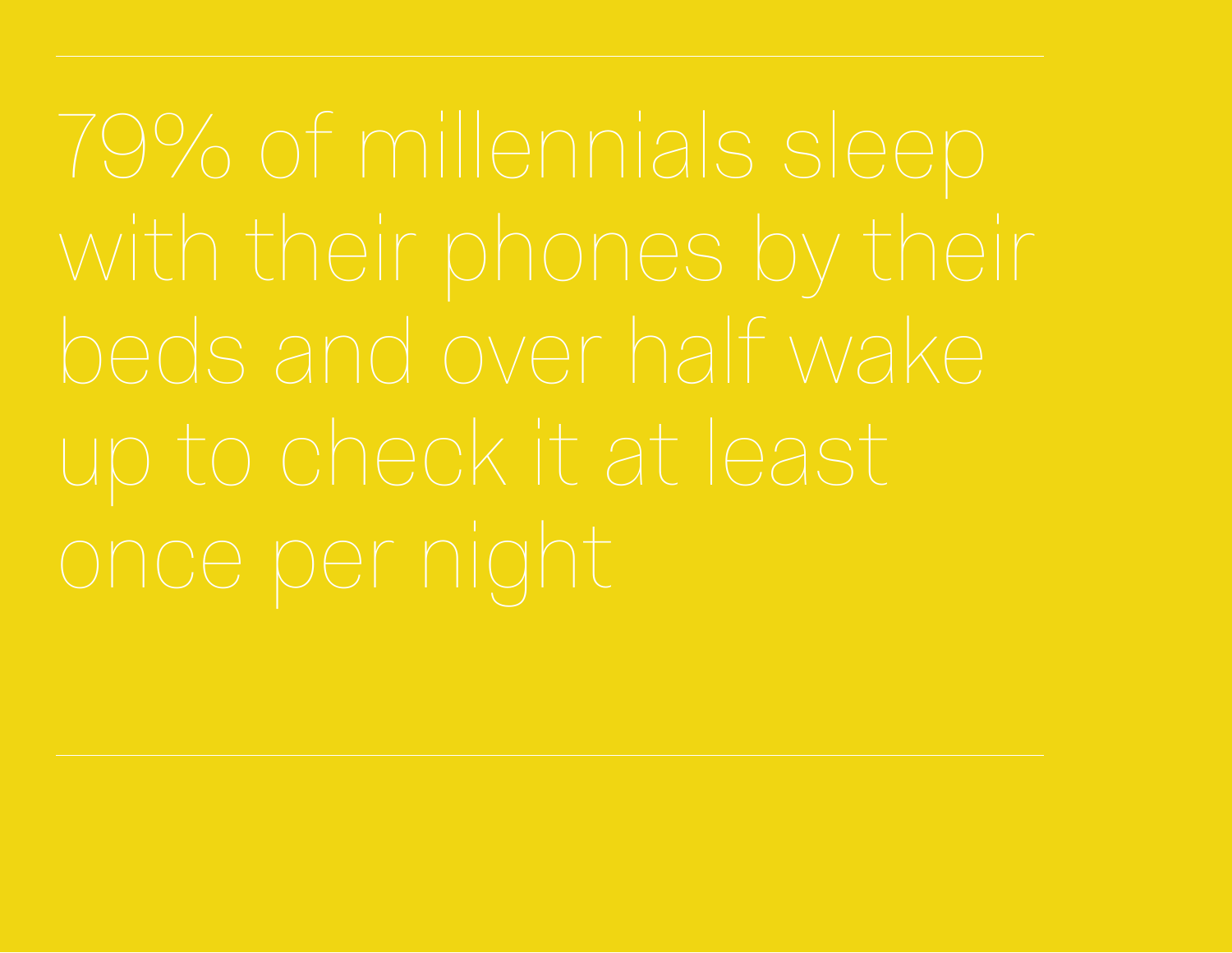Millennials have redefined relationships, sometimes in ways older generations frown upon. Boomers may think that millennials mutually buried in their phones at restaurants are being antisocial when they're actually engaged in multiple conversations with multiple friends. Because of millennials, hanging out with friends while home alone is now a thing. The generational difference is stark—52% of millennials say technology makes human relationship better while 57% of boomers say it makes them worse, but boomers may have an edge in this debate since they're the only ones who can actually remember what relationships were like before technology.

HAS TECHNOLOGY MADE HUMAN RELATIONSHIPS BETTER?



#### Alone Together **The Work-Life Bridge**

More than any other generation, millennials blur personal and work time together and technology's the bridge between the two. While 73% of millennials say technology has made their work-life balance easier, only 47% of older generations agree.

PEOPLE CLAIMING TECHNOLOGY MADE THEIR WORK-LIFE BALANCE EASIER



*Because of millennials, hanging out with friends while home alone is now a thing*

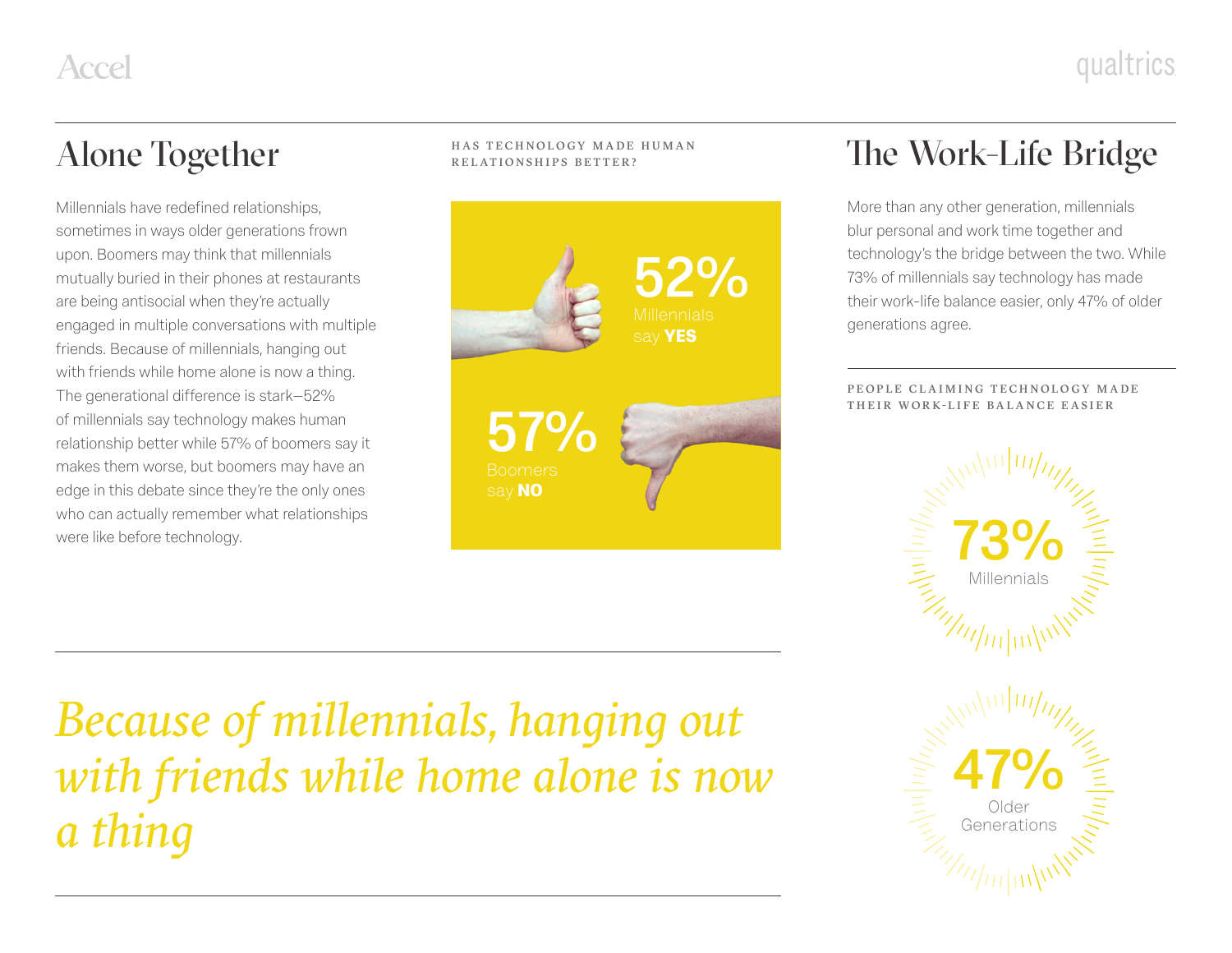#### iPhone Before iPee

91% of millennials say they have a healthy relationship with technology, and 64% of millennials claim it's easy to "switch off" from screen time, but their behavior tells a different story. Almost 60% of millennials check their phone first thing in the morning before they go to the bathroom, young millennials check their phones on average 150 times per day, and 40% of millennials use technology during meals. This might be an "everyone" thing, however, because Gen Xers and boomers are equally glued to tech—except they go to the bathroom first, before daily screen time.



CLAIM TO HAVE A HEALTHY RELATIONSHIP WITH TECHNOLOGY

HOW ATTACHED ARE MILLENNIALS TO TECHNOLOGY?

SAY IT'S EASY TO "SWITCH OFF" FROM SCREEN TIME

*Millennials who claim to have a healthy relationship with technology are twice as likely to check their phones multiple times per night*

### Smartphone Night Lights

**79 OF** millennials sleep<br>
of millennials sleep<br>
by their beds and<br>
over half wake up to check it at least once per with their phones by their beds and night. Strangely, millennials who claim to have a healthy relationship with technology are 2x more likely check their phone multiple times per night, which means "healthy" can be subjective.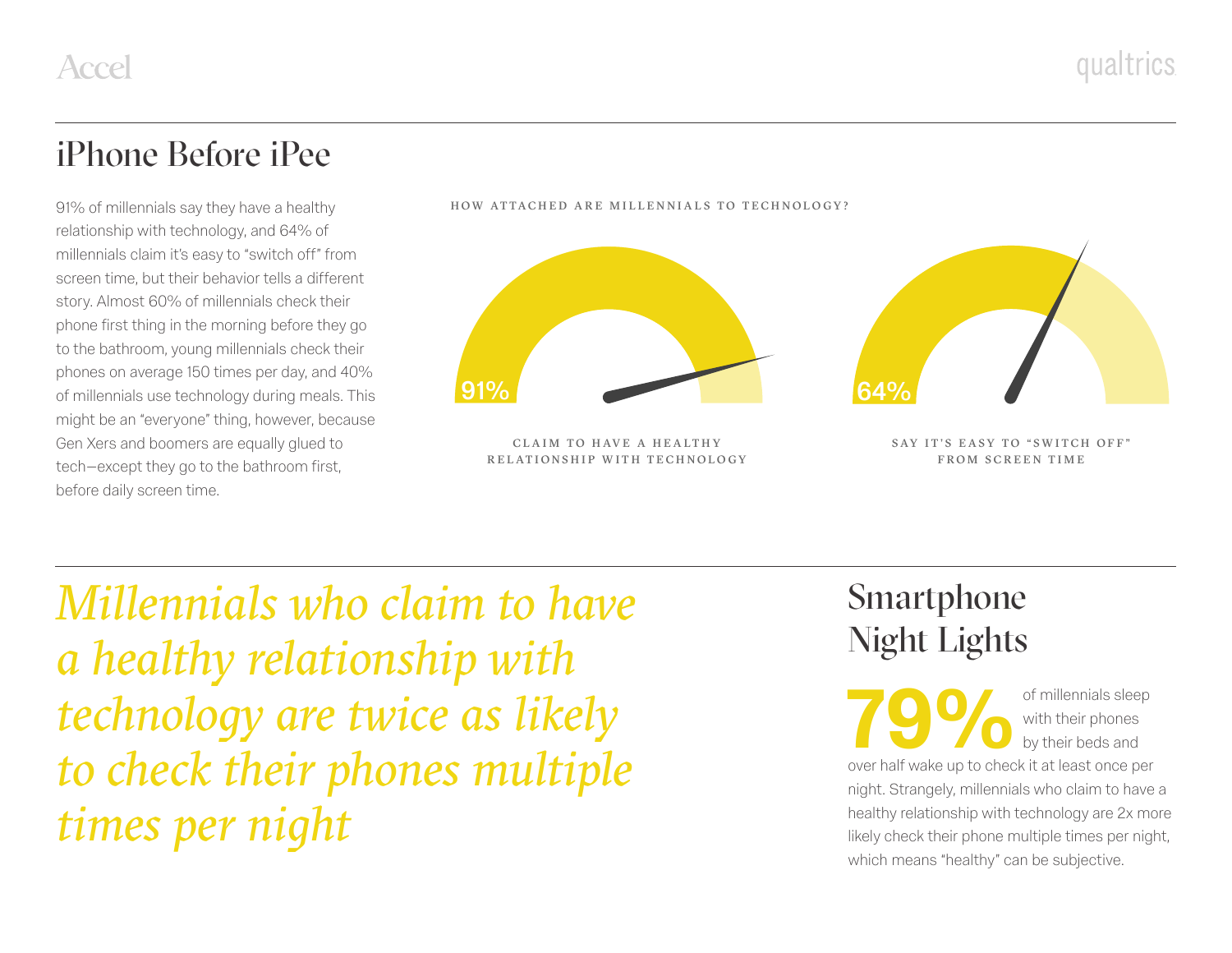

## Internet Killed the Television Star

If the internet is TV for millennials, YouTube is their favorite channel. They go online most often for videos, movies, and social media. This mix of video consumption plus endless social media comments about the videos has turned video into two-tiered entertainment where millennials are as amused by their peer comments as much as the videos themselves.



*Social media has turned video into two-tiered entertainment where millennials are as amused by their peer comments as much as the videos themselves*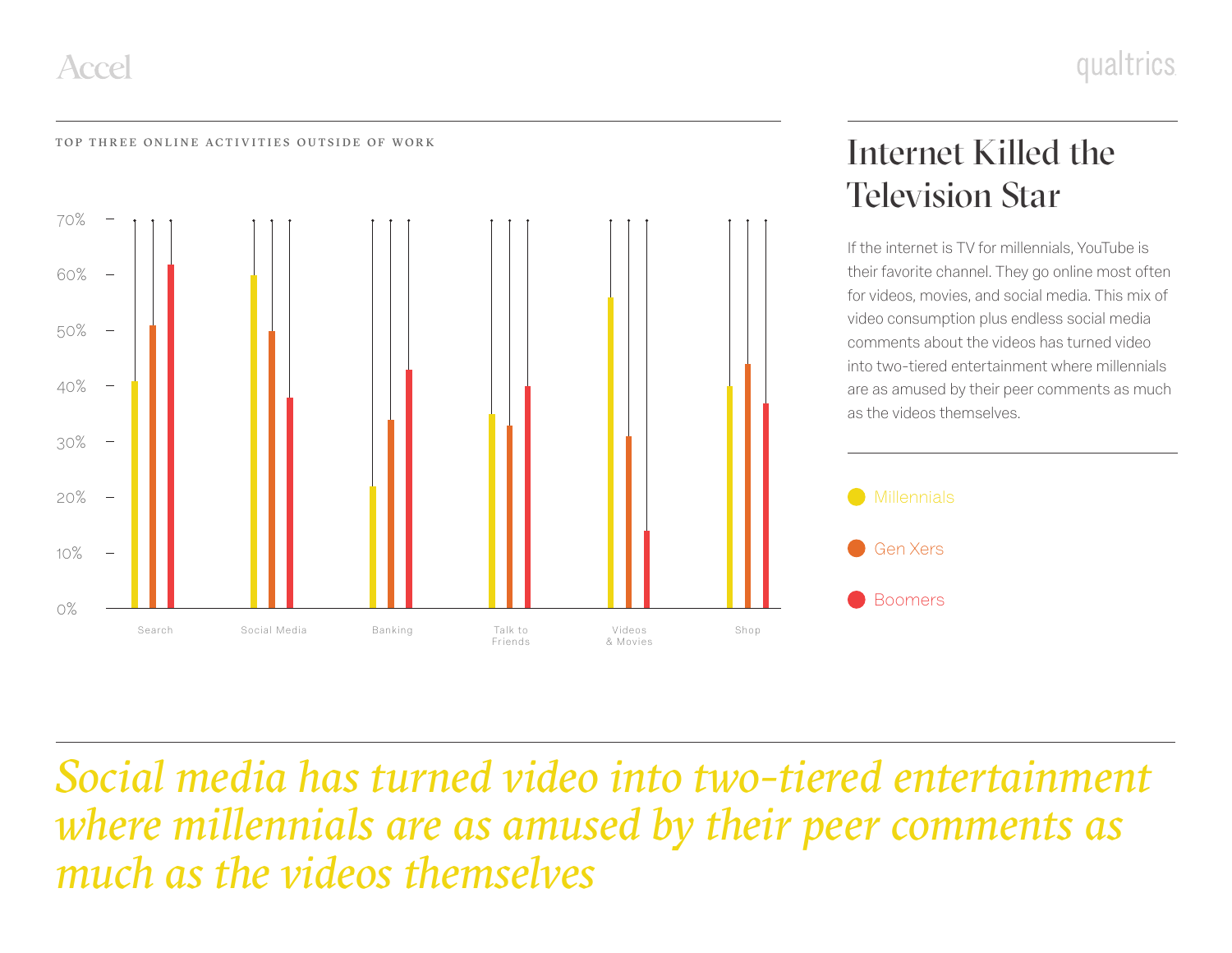#### Must-Have Internet Services

Kids don't easily admit to being like their parents, but when it comes to "can't-livewithout" internet services the apple doesn't fall far from the tree—even when it comes to Apple products. Millennials, Gen Xers and Boomers all say they just gotta have Amazon, Google, Facebook and YouTube.

*Millennials, Gen Xers and Boomers all agree: they just gotta have Amazon, Google, Facebook, and YouTube*